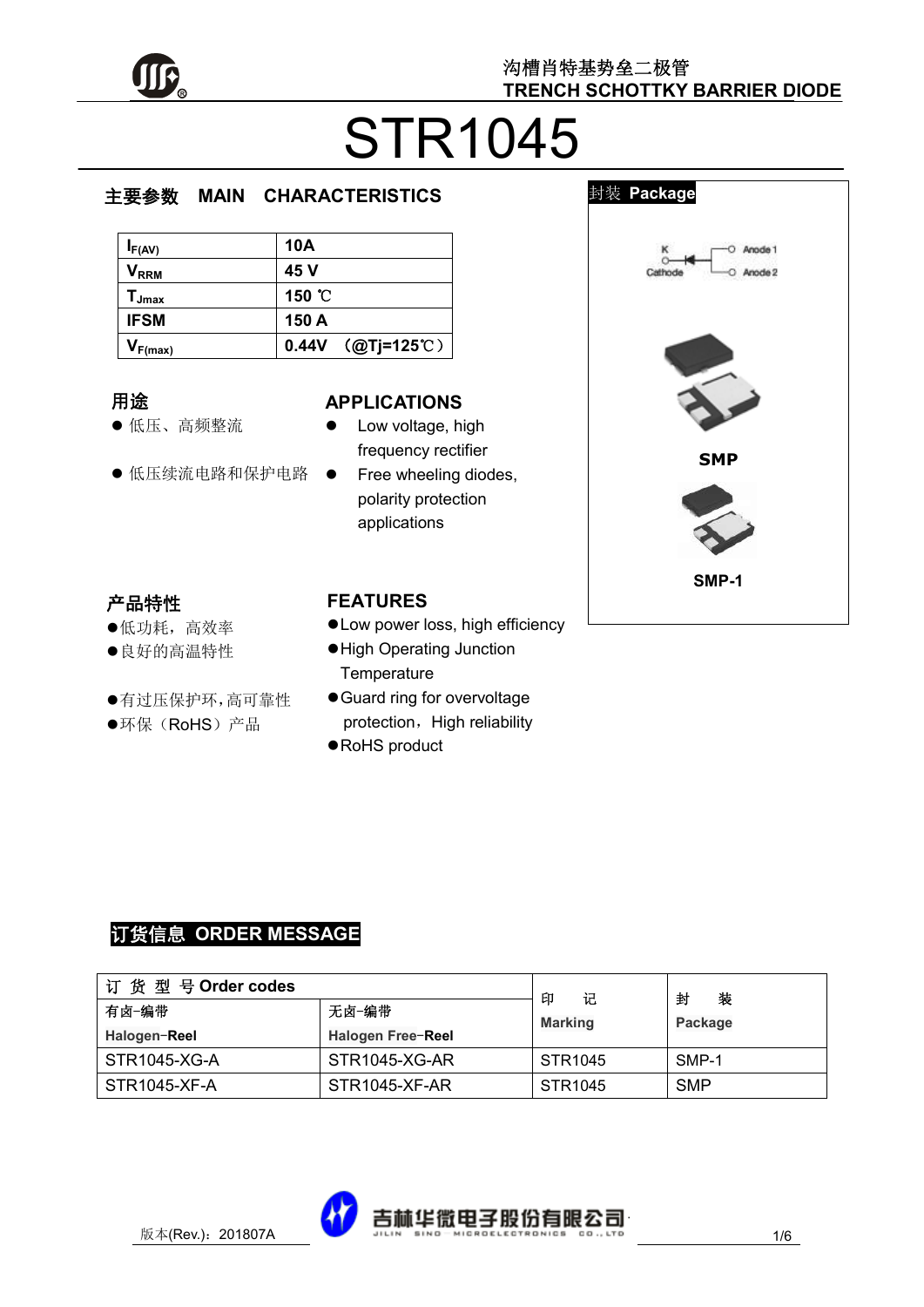

#### 肖特基势垒二极管 **SCHOTTKY BARRIER DIODE**

| <b>弝刈冣大</b> 额疋诅<br>ABSULUTE RATINGS $(1C=25C)$ |                         |              |                     |  |
|------------------------------------------------|-------------------------|--------------|---------------------|--|
| 目<br>项                                         | 号<br>符                  | 数<br>值       | 单<br>位              |  |
| <b>Parameter</b>                               | <b>Symbol</b>           | <b>Value</b> | <b>Unit</b>         |  |
| 最大反向重复峰值电压                                     | <b>V</b> <sub>RRM</sub> | 45           | V                   |  |
| Repetitive peak reverse voltage                |                         |              |                     |  |
| 最大直流阻断电压                                       |                         | 45           | V                   |  |
| Maximum DC blocking voltage                    | $V_{DC}$                |              |                     |  |
| 正向平均整流电流T <sub>C</sub> =100℃                   | $I_{F(AV)}$             | 10           | A                   |  |
| <b>Average Rectified Forward Current</b>       |                         |              |                     |  |
| 正向峰值浪涌电流                                       |                         |              |                     |  |
| Surge non repetitive forward current           | $I_{FSM}$               | 150          | A                   |  |
| (额定负载 10ms 半正弦波)                               |                         |              |                     |  |
| 10 ms single half-sine-wave                    |                         |              |                     |  |
| 最高结温                                           |                         | 150          | $\int_{0}^{\infty}$ |  |
| Maximum junction temperature                   | $T_i$                   |              |                     |  |
| 工作结温和储存温度范围                                    |                         | $-55$ ~+150  | $\bigcap^{\circ}$   |  |
| Storage temperature range                      | $T_{Jmax}/T_{\rm STG}$  |              |                     |  |

#### 绝对最大额定值 **ABSOLUTE RATINGS** (Tc=25℃)

#### 电特性 **ELECTRICAL CHARACTERISTICS**

| 项<br>目           | 测试条件                    |                 | 典型值        | 最大值        | 单位          |
|------------------|-------------------------|-----------------|------------|------------|-------------|
| <b>Parameter</b> | <b>Tests conditions</b> |                 | Value(typ) | Value(max) | <b>Unit</b> |
|                  | Tj =25 $\degree$ C      | $V_R = V_{RRM}$ | 0.02       | 0.05       |             |
| ΙŖ               | Ti =125 $^{\circ}$ C    | $V_R = V_{RRM}$ | 2.5        | 5          | mA          |
| $V_F$            | Tj = $25^{\circ}$ C     | $I_F = 5A$      | 0.43       |            |             |
|                  | Ti = $25^{\circ}$ C     | $I_F = 10A$     | 0.46       | 0.5        | v           |
|                  | Ti =125 $^{\circ}$ C    | $I_F = 5A$      | 0.38       |            |             |
|                  | Ti =125 $^{\circ}$ C    | $I_F = 10A$     | 0.44       | 0.46       |             |
| $C_{J}$          | 5V 1MHz                 |                 | 800        |            | рF          |

#### 热特性 **THERMAL CHARACTERISTICS**

| 项<br>目                                                    |                     | 符<br>뮥        | 最小值        | 最大值        | 单<br>位         |
|-----------------------------------------------------------|---------------------|---------------|------------|------------|----------------|
| <b>Parameter</b>                                          |                     | <b>Symbol</b> | Value(min) | Value(max) | <b>Unit</b>    |
| 结到管壳的热阻<br>Thermal resistance from<br>junction to case    | <b>SMP</b><br>SMP-1 | $Rth(i-c)$    |            | 25<br>35   | $^{\circ}$ C/W |
| 结到环境的热阻<br>Thermal resistance from<br>junction to ambient | <b>SMP</b><br>SMP-1 | $Rth(i-a)$    |            | 150<br>200 |                |

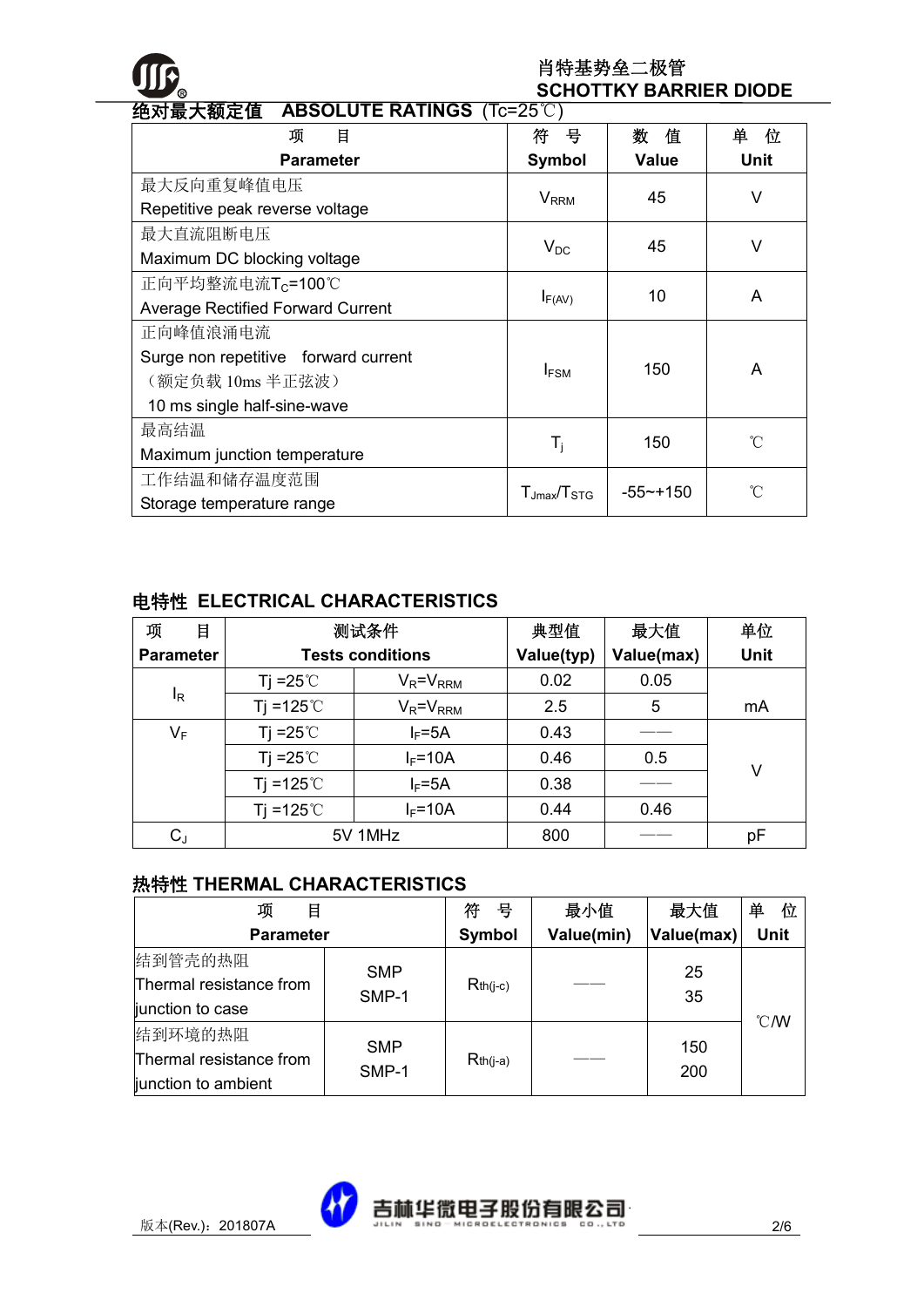

### 特征曲线 **ELECTRICAL CHARACTERISTICS (curves)**



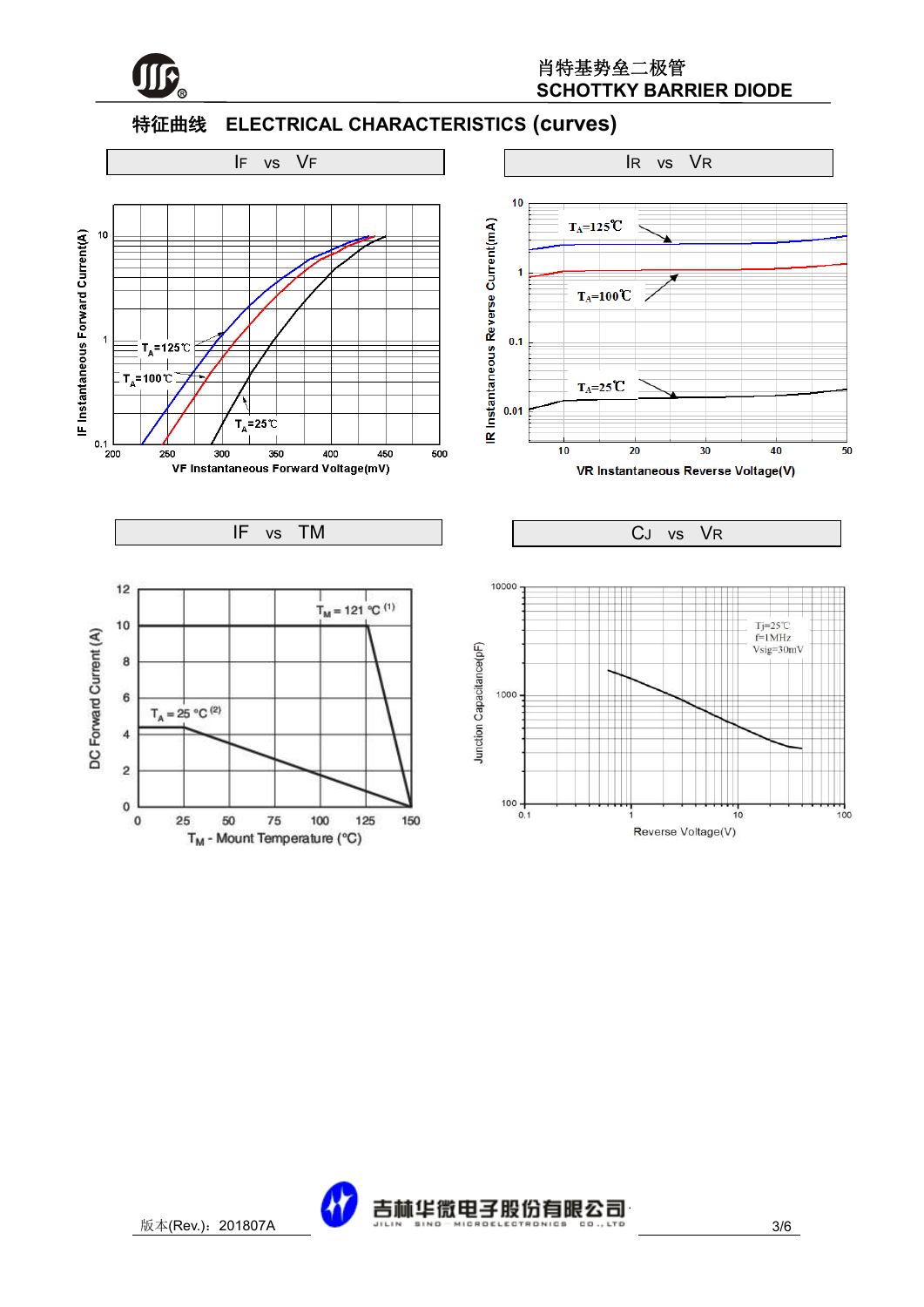



**SMP-1** 单位 **Unit** :**mm**





価

| 符号<br>Symbol   | Min  | Max  |
|----------------|------|------|
| А              | 0.90 | 1.30 |
| b1             | 1.60 | 2.00 |
| b2             | 0.70 | 1.10 |
| $\mathbf{c}$   | 0.28 | 0.47 |
| D              | 3.70 | 4.30 |
| D1             | 2.80 | 3.30 |
| E              | 6.30 | 6.70 |
| E1             | 5.20 | 5.60 |
| E <sub>2</sub> | 3.05 | 4.05 |
| e              | 1.60 | 2.00 |
| L              | 0.30 | 0.80 |
| L1             | 0.30 | 0.80 |

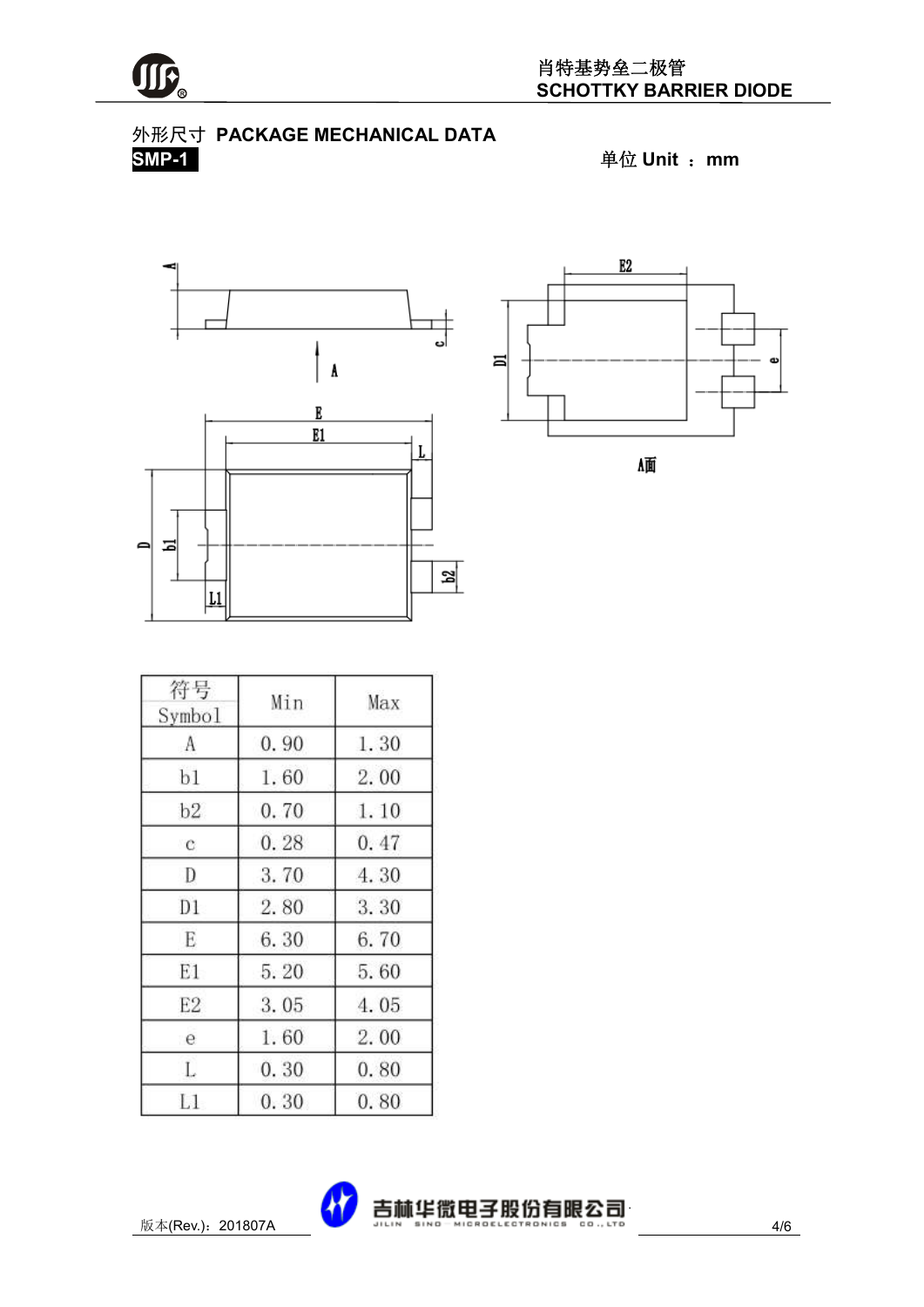

## 外形尺寸 **PACKAGE MECHANICAL DATA**





| 符号<br>Symbol | Min               | Max  |
|--------------|-------------------|------|
| Ā            | 1.00              | 1.40 |
| b1           | 1.70              | 2.30 |
| b2           | 0.60              | 1.20 |
| c            | 0.10              | 0.40 |
| Ð            | 4.00              | 4.60 |
| D1           | 3.10              | 3.70 |
| E            | 6.20              | 6.80 |
| E1           | 5.00              | 5.60 |
| E2           | 4.25              | 4.85 |
| E3           | 3.20              | 3.80 |
| e.           | 0.70              | 1.10 |
| F.           | 1.35 <sub>1</sub> | 1.95 |
| G            | 0.90              |      |
| L            | 0.40              | 0.80 |